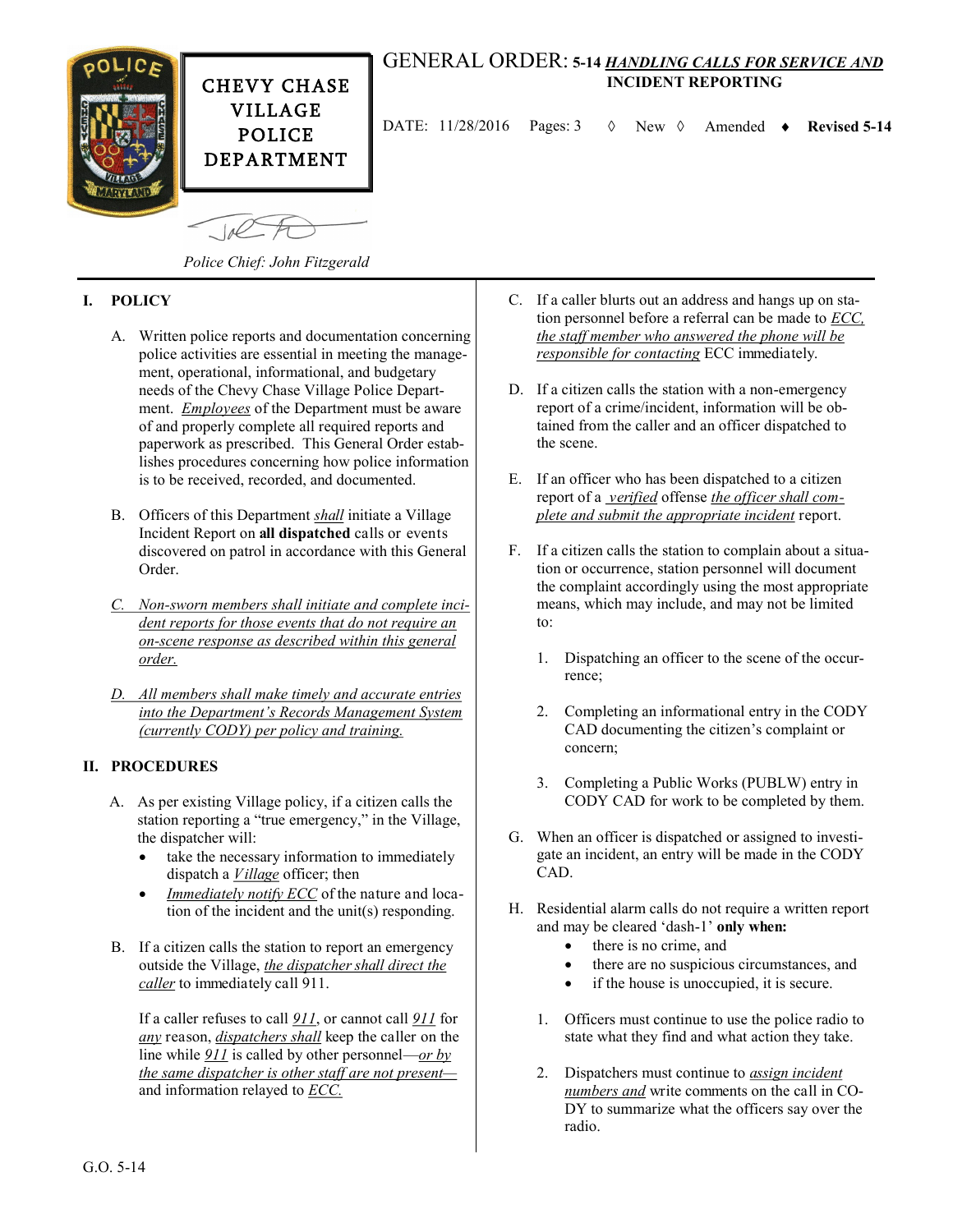- I. If a citizen calls to report a lost or stolen regulated firearm, officers will notify the Maryland Gun Center by calling (855) 677-6486 or by email at gun.center@maryland.gov.
	- 1. Officers shall note in the report narrative that the notification was made, and how it was made (phone or email).
	- 2. Officers shall ensure that all known firearm data is entered into NCIC to include any distinguishing characteristics or identifying marks.
- J. If a citizen requests that his/her dwelling be checked by police during the time the citizen is away, a House Check Request will be initiated in the CODY CAD by the call-taker. Refer to General Order 5-45 House Checks for further details.

## **III. FIELD REPORTS**

- A. Officers will utilize the CODY Records Management System (RMS) to complete incident reports and *related* attachments as per the CCV Report Manual. The following field reports *and forms* shall be completed pursuant to the provisions and procedures listed in the CCV Report Manual, ACRS Manual, Citation Manual, and the CCV General Order Manual:
	- 1. *CODY incident report*
	- 2. ACRS Report (MSP)
	- 3. State's Attorney's Witness Information Report (MCP)
	- 4. State's Attorney's Evidence Information Report (MCP)
	- 5. Request for Latent Evidence Exam (MCP)
	- 6. Traffic citations via Etix or handwritten on a multi-part state form;
	- 7. Criminal/Civil Citations;
	- 8. Emergency Evaluation Petition;
	- 9. Advice of Rights Form (MCP 50);
	- 10. DR-15 and DR-15A;
	- 11. Chain of custody form for evidence or property;
	- 12. Identity theft questionnaire;
	- 13. And many other forms that are available and designated for a specific purpose.
- B. Report/Incident Numbers
	- 1. Each incident will be assigned a number via the CODY CAD/RMS computer system that runs sequentially from the start of the calendar year and each number will be unique.
	- 2. This numbering system ensures that no two incidents will be assigned identical numbers.
- C. Completion of Reports *by Police Officers*
	- 1. Unless a particular area or section of a report is not applicable, all areas of reports will be completed by reporting officers.
	- 2. Reporting officers will fill in completely those spaces on the report form that are applicable to the event/incident being reported.
	- 3. Report narratives will be accurate and will *thoroughly* describe what happened, if known to the writer.
	- 4. Officers will not state personal opinions in their reports, but may state how they reasonably believe, based on available facts and circumstances, how a crime was committed or an accident occurred.
	- 5. Collision (ACRS) report narratives should reflect exactly what the driver of each vehicle reported about the collision.
- *D. Completion of Reports by Non-Sworn Members 1. When an on-scene response by a police officer is unnecessary or impossible for thefts/attempt thefts that occurred earlier (a victim's car was entered overnight, but they don't want to 'make a police report'; the victim has already left the Village, etc.), dispatchers shall initiate and complete the incident report and classify the report as a theft or attempt theft (06xx).*
	- *2. Dispatchers must capture the below information from the caller:*
	- *Date and time (or range) of occurrence;*
	- *Vehicle info (year, make, model, tag, and color);*
	- *Victim info (name, address, DOB, phone #);*
	- *Description of items and dollar amount stolen, or a comment such as, 'nothing was stolen' depending on the facts;*
	- *Where the car was parked (driveway, street).*
	- 3. If any stolen items bear a serial number, dispatchers must notify an officer; the officer must call the Montgomery County Message Routing Center to enter the item(s) into NCIC.
- E. Submission of Reports
	- 1. Generally, officers shall complete their reports prior to the end of their work day (tour of duty) unless they receive supervisory approval to complete the report on their next work day.
	- 2. Reports must NOT be held until an officer returns from his/her days off.